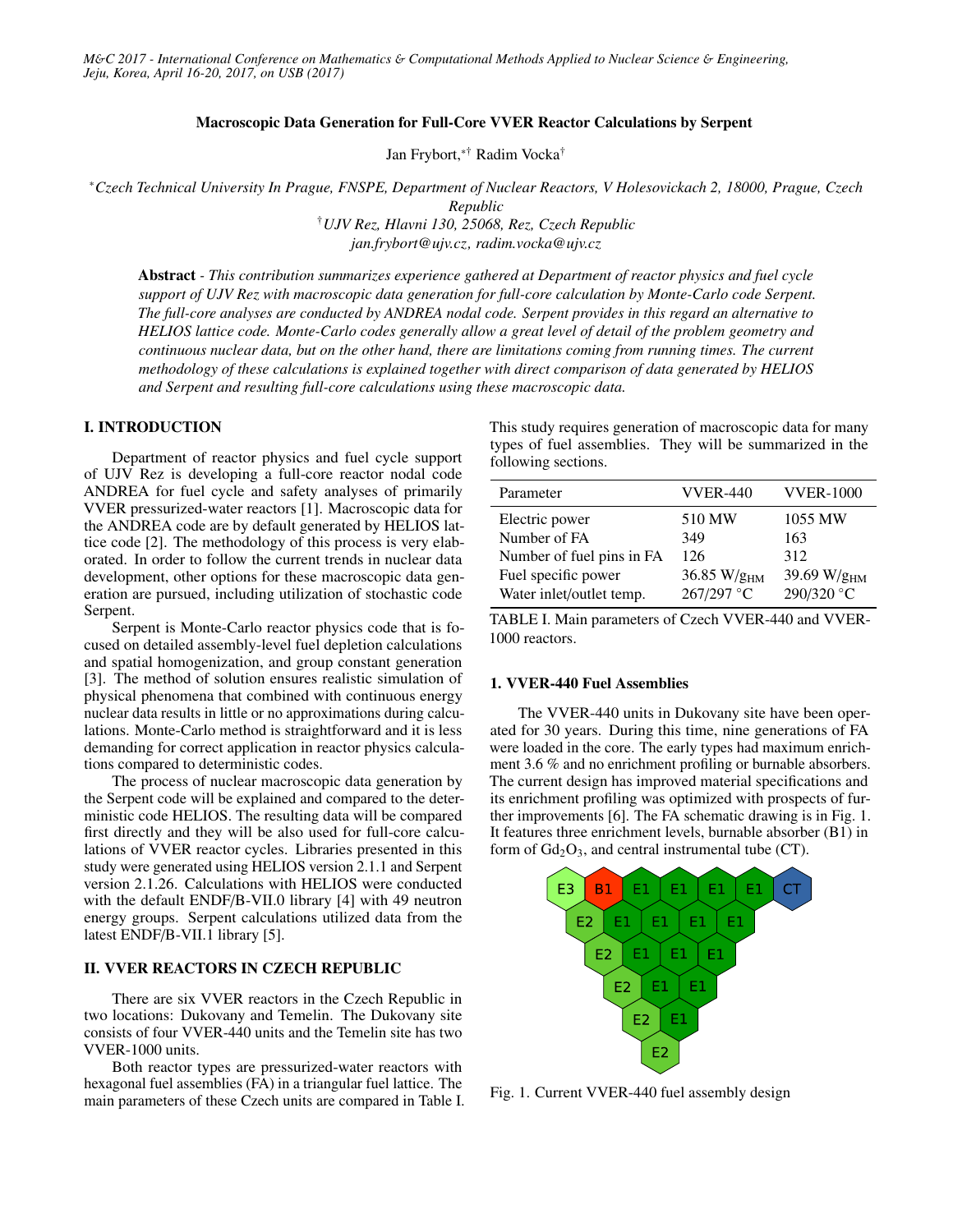### 2. VVER-1000 Fuel Assemblies

The Czech VVER-1000 units were originally operated with Westinghouse VVANTAGE-6 fuel assemblies. These were replaced by TVSA-T fuel from TVEL Company. Both types are in detail documented in report [7]. This study will deal with this latter fuel design. A typical FA schematic drawing is shown in Fig. 2. There are usuelly two or three enrichment levels,  $Gd_2O_3$  burnable absorber (B1), central (CT), and guide tubes (GT).



Fig. 2. Current VVER-1000 fuel assembly design

# III. ANDREA MACROSCOPIC DATA GENERATION

Generation of application macroscopic data for the ANDREA code is controlled by QUADRIGA framework [8]. There are currently three supported microcodes for this purpose: HELIOS, Serpent, and SCALE. With the exception of fuel temperature profile, all fuel data are common for these codes, although individual input sets and processing procedures are implemented to reflect differences among the codes. The described procedures are used for the HELIOS codes. Procedures for the Serpent code are explained later.

In either case, the calculations are conducted in 2D geometry representing axially infinite slice through the 3D geometry. A single fuel assembly with black boundary condition would have too low multiplication factor for practical depletion calculations, thus infinite lattice of identical fuel assemblies is modeled. This configuration is achieved by either periodic of reflecting boundary conditions.

The data generation begins with depletion calculation with nominal fuel and moderator parameters. The depletion period covers the typical operation time of the fuel assembly. Initial steps are shorter in order to ensure linear interpolation of calculated quantities even for the beginning of fuel depletion, where the system is approaching equilibrium concentration xenon and other important neutron poisons. Fuel assembly symmetry is exploited in order to limit calculation times.

It is required to prepare following macroscopic data:

- fission, absorption, scattering cross-sections, and diffusion coefficient with critical spectrum correction,
- fission spectrum, neutron and energy production.

Apart from the above list, multiple microscopic data are calculated. These cover number densities and microscopic absorption (and possibly fission) cross-sections for boron, gadolinium, uranium, plutonium nuclides, and neutron poisons.

The above listed microscopic and macroscopic data are generated also for set of branch-off states that must cover usual and expected deviations of operational parameters from their nominal values. For example, it is common that FAs are depleted in a reactor core at various specific power levels depending on their position. This effect is accounted for by branch-off calculations where FA specific power is either reduced to one-half or doubled. The three resulting values are inputs for parametrization process that leads to development of a formula that represents important fuel characteristics for the whole interval of powers or fuel temperatures.

The nominal moderator temperature is changed plus/minus 10 ◦C. Corresponding density changes are also respected.

Reactor power control is realized in VVER-1000 reactors by absorbing clusters inserted into guide tubes of fuel assemblies at certain positions in the reactor core. The main absorbing material is  $B_4C$ . Absorbing rod tip is made from dysprosium oxide. There are dedicated branch-off calculations for evaluating influence of these materials.

Completely different system or reactivity control is realized in VVER-440 reactors. There are absorbing elements connected with a fuel assembly. It means that when absorbing part is inserted in the reactor core, fuel part is simultaneously removed. Effectiveness of such a system in reactivity control is great. This system is called CFA - Control Fuel Assembly. Full-core calculations require also data for these CFA. They are generated by separate calculations mixing absorbing elements with surrounding fuel assemblies. Data for the fuel part is identical to a regular FA. Data for the absorbing part are currently only generated in HELIOS and they are used even in calculations where other data were generated by Serpent.

There is an ongoing effort at the Department of reactor physics and fuel cycle support of UJV Rez to conduct the macroscopic data generation calculations in 3D using the Serpent code. It would also solve issues with modeling of axial structures by 2D codes like HELIOS. The CFA is a typical example, where creative approach is necessary for generation of all necessary data.

It was already mentioned that the default HELIOS calculations are taking into account radial distribution of fuel temperatures in five radial zones. This temperature model is either precalculated by FEMAXI or TRANSURANUS code, or it can be on-line calculated by TRANSURANUS based on the actual material and geometry specification of the fuel assemblies.

#### 1. Procedures for Serpent Microcode

For a certain fuel assembly type, number of calculations for such a set of macroscopic data can due to multiple depletion steps and branch-off calculations easily reach to hundreds. It is of a primary interest to keep calculation times for the Serpent code as low as possible, but still preserving correct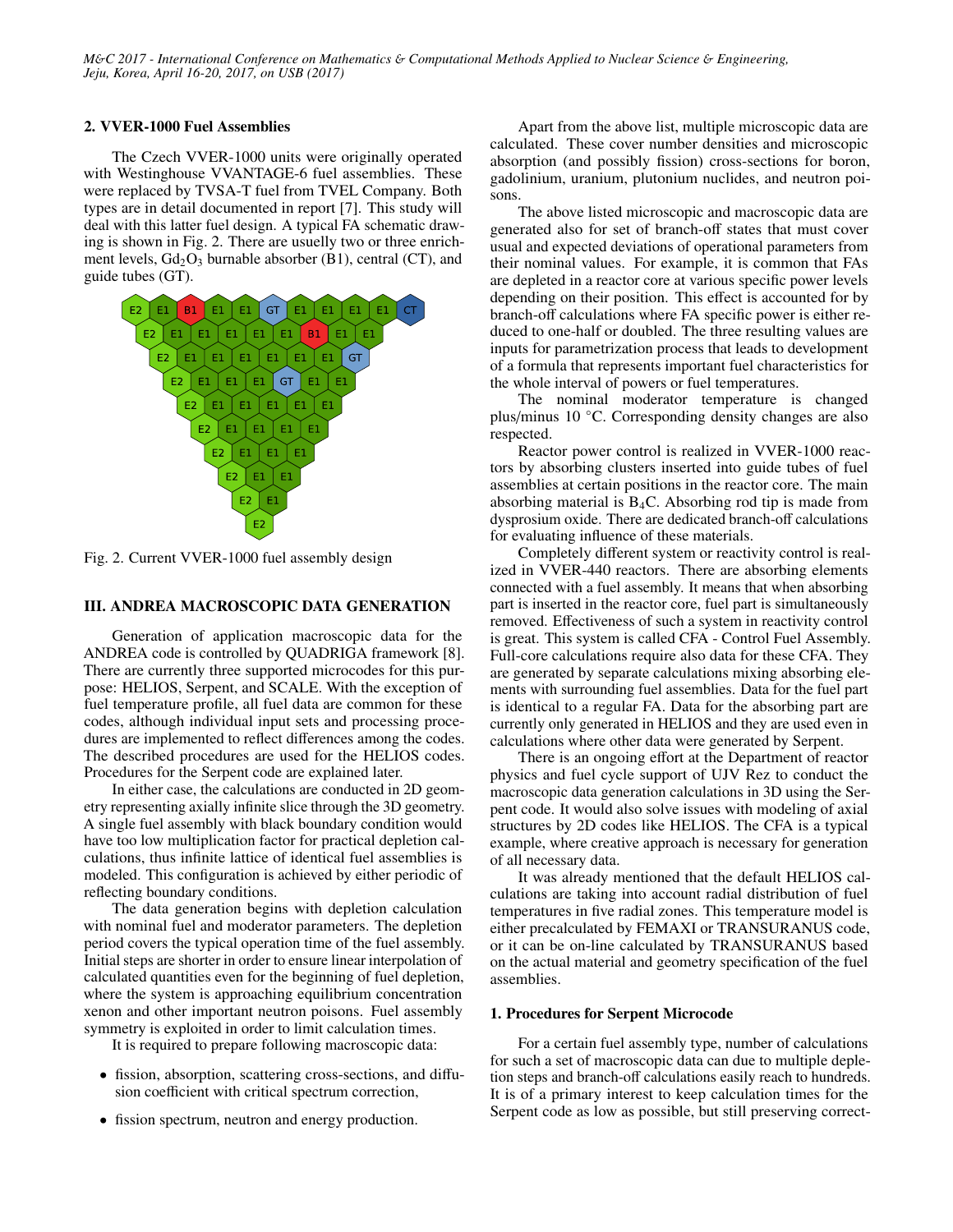ness of the calculations. Despite this effort, it requires days to prepare a typical set of macroscopic data by Serpent compared to hours in HELIOS. The applied model simplifications and procedures will be explained. Only fuel assembly data are generated by Serpent at this moment.

Although the whole FA is always modeled in Serpent, depletion is calculated only in one third or one sixth of the fuel pins. Fuel assembly symmetry is utilized to reduce number of unique materials.

Fuel homogenization is defined for the whole fuel assembly in model and assembly discontinuity factors are calculated at the boundaries of the model.

Current Serpent calculations work with alternative temperature model. It is part of the QUADRIGA framework and it is derived from the default HELIOS model. Temperatures are not changed during the course of fuel depletion in Serpent, thus the whole temperature model contains only one average temperature for all burnup levels. E.g. a HELIOS calculation is conducted with individual fuel pin temperatures depending on the burnup level in the range from about  $850 \circ C$  to more than 900  $\circ$ C. In Serpent for the same case all depletion steps are doe with identical temperature 868 ◦C.

Once fuel pins are defined, an internal Serpent code ability is used to adjust available microscopic data to the desired temperature. The closest lower temperature cross-section data are selected and adjusted to the new temperature. This temperature remains for the whole depletion, and it only changes in branch-off calculations. Currently the older tmp method implemented in Serpent is used as the more recent tms method requires more computer resources. The tmp method works correctly in our case, because it is possible to use relatively fine mesh of fuel temperatures with 10  $\circ$ C step for the calculations.

Currently all branch-off calculations in Serpent are done off-line from the main depletion branch. Serpent is capable to print material compositions for all fuel dpeletion states. These composition are loaded into subsequent branch-off calculations, where desired changes to the fuel or moderator parameters are realized by prepared processing program.

All calculations are conducted with 20000 neutrons per cycle, 300 active cycles and 20 inactive cycles. These settings are sufficient for both VVER-440 and VVER-1000 fuel assemblies and all desired characteristics. The only exception is data for TVSA-T fuel blankets. These data are calculated with reduced specific power. It means that branch-off calculations lead to only to small changes to fuel blanket temperature and their effect on the resulting fuel characteristics could be hidden in calculation statistics. Number of neutrons per cycle is increased to 50000 and number of active cycles to 500 for these cases.

Macroscopic data are prepared for critical spectrum. This can be switched on in Serpent by setting the fundamental mode. In this mode Serpent collapses calculated multigroup data into few-group (commonly two-group) structure. The multigroup structure is part of input specifications. It is generally recommended to use at least 70 energy groups. On the other hand, high number of energy groups can lead to wrong answers if the characteristics are not calculated in each energy group with sufficient reliability due to low number of neutrons or cycles in the calculation. This is not this case, thus built-in WIMS

172 energy group structure is used in these fundamental mode calculations.

There is currently limitation to this fundamental mode in Serpent. Fuel depletion is still done in the infinite spectrum and only the output macroscopic data are adjusted to the critical spectrum.

One of the last options that needs to be commented in order make this list complete is Serpent memory optimization mode. Serpent can run in multiple modes with substantially different memory requirements. This type of calculation allows optimization mode 4 that offers the best performance at the expense of system memory allocation. It was found that the most complex calculations at this 2D level requires approximately 20 GB RAM.

Specific issue with Serpent calculations is correct determination of microscopic data. If specified naturally to be averaged across the whole FA model, it is weighted by the total model neutron spectrum, but it should be weighted only by spectrum of those materials containing the respective nuclide. It was found that this is the most important for gadolinium isotopes, where the self-shielding effect can easily reduce the calculated microscopic absorption cross-section to one third of the system-wide values. This is at this point solved by the Serpent calculations postprocessing, where different parts of the output file are read based on the specific situation.

# 2. Testing of Serpent Calculation Model

The initial Serpent model for preparation of macroscopic data was prepared in 2013. It was subjected to extensive testing. There are multiple settings that can influence calculation correctness and offer space for calculation time optimization.

It was believed in the beginning that due to the fact that only homogenized fuel assembly characteristics are required, grouping of fuel pins based on their enrichment level and presence of burnable absorber is sufficient. It was later discovered that such a model poorly predicts power distribution in a the fuel assembly. In order to remedy this situation, all fuel pins are modeled individually. It means that they have their own data for depletion calculation. Further power distribution improvement was achieved by implementing radial division of fuel pins with  $Gd_2O_3$  burnable absorber into five zones. Still no temperature radial profile in these pins is used.

One of the features that makes Serpent faster compared to other Monte-Carlo codes is that unresolved resonances are not by default integrated in the calculation. It was found that switching the unresolved resonance sampling on makes the calculations about three times longer while bringing no statistically significant change in the two-group macroscopic characteristics.

# IV. COMPARING DIRECTLY MACROSCOPIC DATA

Comparison of results of deterministic and stochastic data generation processes can be based directly on the calculated characteristics. Sample results for fast and thermal diffusion coefficient during fuel depletion are plotted in Fig. 3 and Fig. 4, respectively. These calculations were conducted for recent VVER-440 reactor fuel with gadolinium burnable absorber.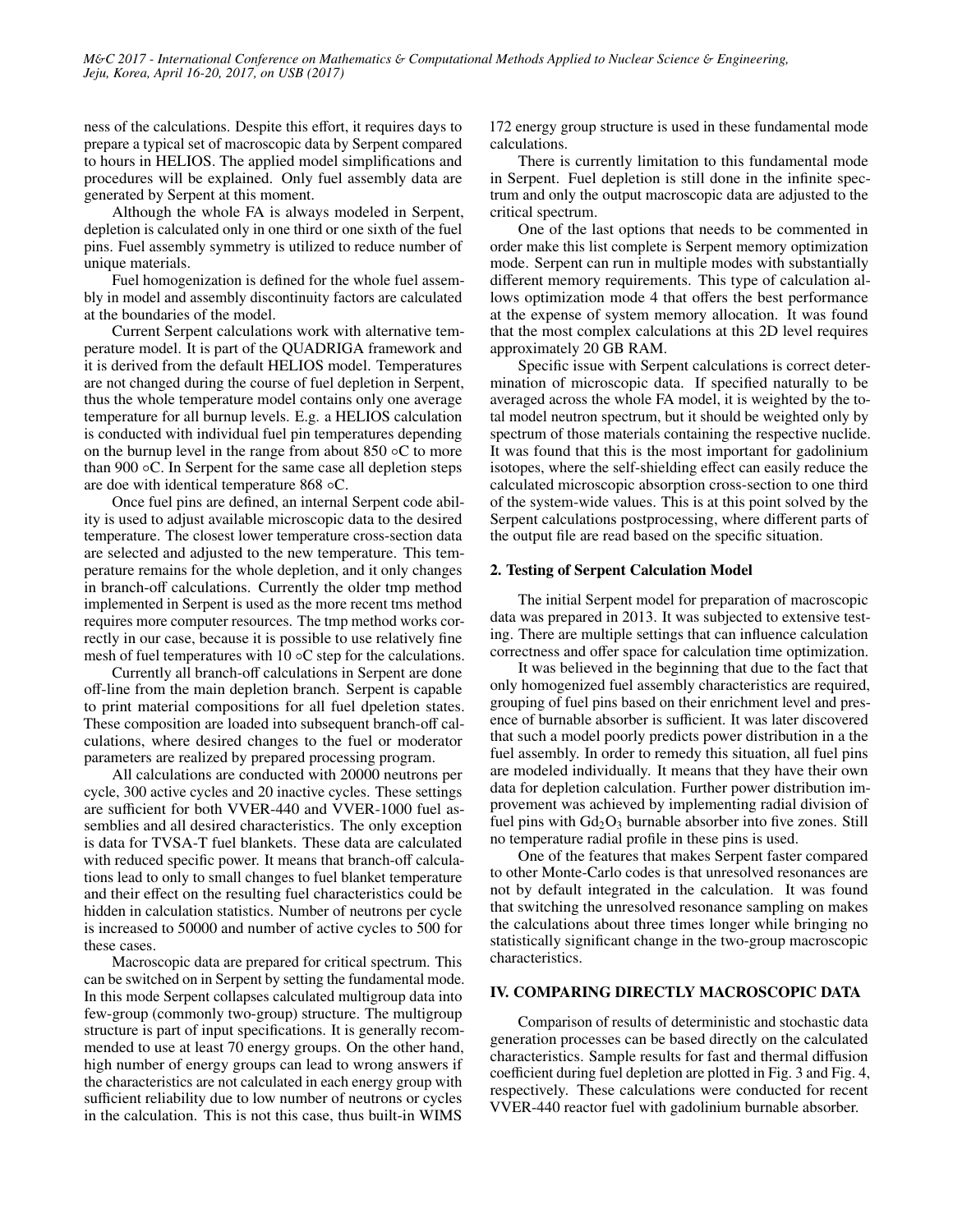

Fig. 3. Fast group diffusion coefficient comparison for VVER-440 reactor FA



Fig. 4. Thermal group diffusion coefficient comparison for VVER-440 reactor FA

Diffusion coefficient is the principal macroscopic characteristic of a fuel assembly. It directly influences neutron migration, thus its effect can be on multiple levels.

It can be seen from the presented plots in Fig. 3 and Fig. 4 that the Serpent code calculations lead to a little higher value diffusion coefficient for both thermal and fast neutron group. The observed difference is getting progressively lower in the fast group and goes from about 3 % to less than 1 %.

The observed difference between Serpent and HELIOS calculations of the diffusion coefficient remains relatively constant for thermal neutron group. The result from Serpent is higher by about 3 to 4 %than results from the HELIOS calculations.

Next two plots in Fig. 5 and Fig. 6 show comparison of calculated macroscopic absorption cross-sections for fast and thermal neutron groups.

There is a great agreement between the two microcodes for the fast neutrons. Differences remain below 1 % for the whole depletion interval. More complex dependence can be seen for the thermal neutron group. The Serpent calculated value is initially below the HELIOS result. At about 20 MWd/kg<sub>HM</sub> burnup level Serpent determined value is getting above HELIOS. The maximum difference is reaching 6 %.

Before full-core results are presented, two mode micro-



Fig. 5. Fast group macroscopic absorption cross-section comparison for VVER-440 reactor FA



Fig. 6. Thermal group macroscopic absorption cross-section comparison for VVER-440 reactor FA

scopic characteristics are presented. It is number density (ND) of  $^{239}$ Pu and  $^{157}$ Gd. It is interesting to see also these values as both microcodes differ also in fuel depletion methodology and nuclear data.

The first plot in Fig. 7 confirms that both microcodes follow the same trend in  $^{239}$ Pu production from the initially uranium fuel. Its number density is gradually increasing and gets saturated at burnup level about 40 MWd/kg<sub>HM</sub>. Afterwards, a slow decline can be observed.

Differences between both microcodes are plotted in Fig. 8. The curve shows relative number density difference of the Serpent result from the HELIOS result. Although the differences remain low, it is easy to see that <sup>239</sup>Pu is produced faster in the Serpent calculation. The explanation can be found in higher absorption cross-section of  $238$ U for the fast neutron group in the Serpent calculation.

Modern nuclear fuel for PWR usually contain some sort of burnable absorber material. The compared fuel assemblies are using  $Gd_2O_3$ . It was found and it is shown primarily in Fig. 10 that use of the Serpent microcode leads to faster calculated gadolinium depletion in the fuel.

The other plot of <sup>157</sup>Gd number density in Fig. 9 clearly demonstrates that the observed different rate of gadolinium depletion is important only for burnup levels below 10  $MWd/kg<sub>HM</sub>$ .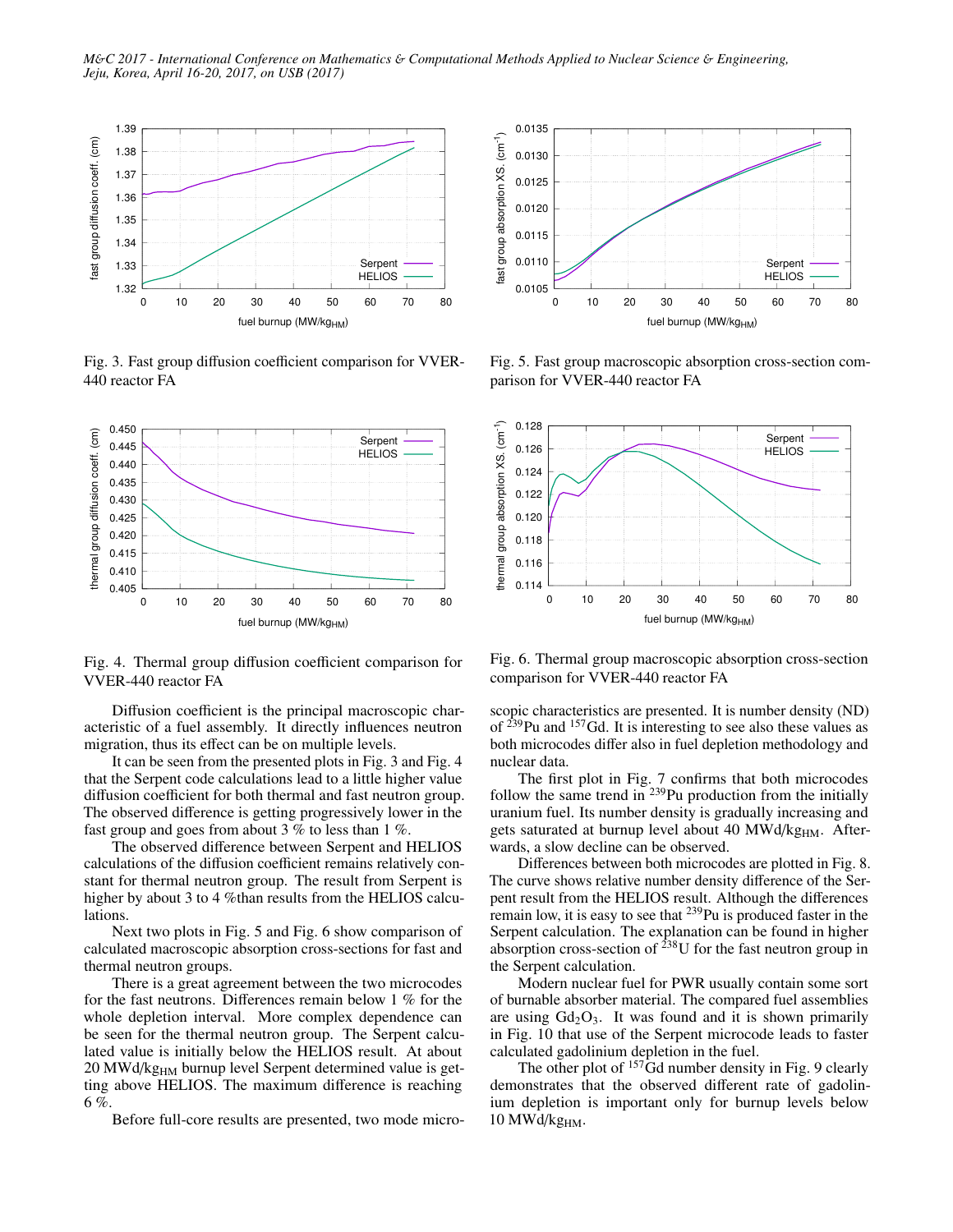

Fig. 7. Number density of <sup>239</sup>Pu calculated by Serpent and HELIOS during fuel depletion



Fig. 8. Relative difference of <sup>239</sup>Pu number density calculation by Serpent from HELIOS during fuel depletion

# V. COMPARING FULL-CORE CALCULATIONS

The next step from the macroscopic data generation is their application for full-core calculations. Some important outputs from the ANDREA code calculations can be found in the following plots. The Serpent libraries were prepared for ANDREA version 2.1.7. The library generation procedure is currently being adopted to new library format in ANDREA 2.3. Majority of results presented in this chapter were calculated for VVER-440 Dukovany reactors by ANDREA version 2.1.7 with either Serpent or HELIOS data. At the end of this chapter there are result for the first TVSA-T fuel loadings in VVER-1000 reactor Temelin and these data are compared with current stable ANDREA release 2.2.2.

There are four units in the Dukovany site. The presented results are for unit 3 for seven cycles in which identical FA type was loaded in the reactor. Fuel cycle lengths reflect the real cycle lengths, but the depletion was calculated for nominal power and without CFA movements. This facilitates comparison of results.

#### 1. Full-Core Results for Boric Acid Concentration

The most important operational parameter for fuel cycle length is boric acid concentration expressed in grams per kg



Fig. 9. Number density of  $157$  Gd calculated by Serpent and HELIOS during fuel depletion



Fig. 10. Relative difference of <sup>157</sup>Gd number density calculation by Serpent from HELIOS results during fuel depletion

of moderator. Long-term compensation of excess reactivity is achieved by boric acid dissolved in moderator. Reactor must be shutdown when zero boric acid concentration is reached with all other absorbing elements removed from the core. Plot in Fig. 11 shows typical time evolution of boric acid concentration in two selected cycles.

It can be seen from plot in Fig. 11 that boric acid concentration is generally higher when macroscopic data generated by Serpent are used. It was confirmed for all analysed cycles. Absolute differences between calculated boric acid concentrations with Serpent data and HELIOS data are plotted in Fig. 12.

### 2. Full-Core Results for Axial Offset

Axial offset gives relative difference in % between power of the upper and lower part of reactor core according to the following equation:

$$
AO = \frac{P_t - P_b}{P_t + P_b} \times 100
$$
 (1)

Axial offset is one of the limited values during reactor operation. There are natural reasons for negative axial offset like partially inserted absorbing elements from the top of the core. The axial offset is changing during fuel cycle due to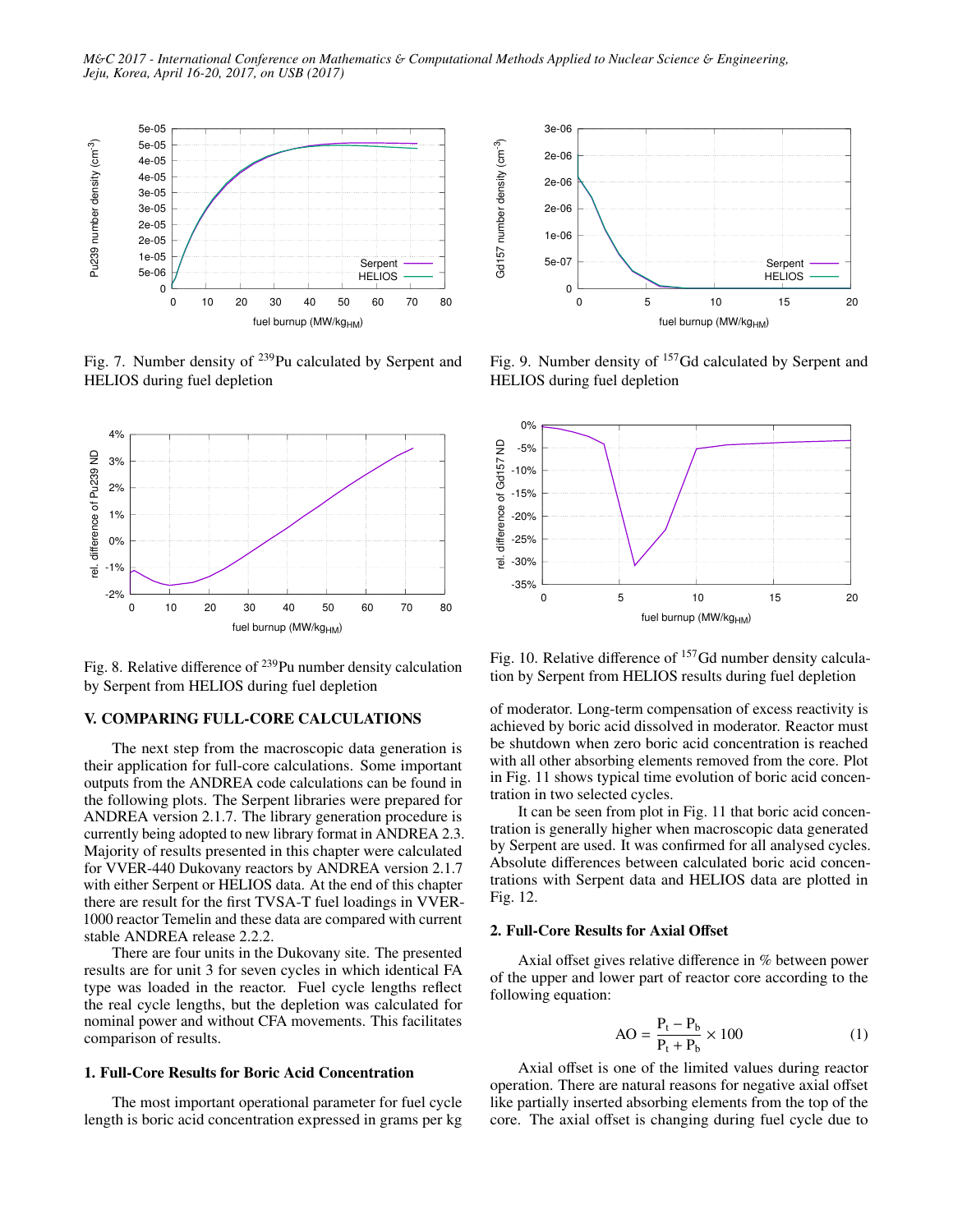*M*&*C 2017 - International Conference on Mathematics* & *Computational Methods Applied to Nuclear Science* & *Engineering, Jeju, Korea, April 16-20, 2017, on USB (2017)*



Fig. 11. Boric acid concentration during selected Dukovany fuel cycles



Fig. 12. Boric acid concentration difference during selected Dukovany fuel cycles

fuel depletion. Axial offset is also frequently used to measure xenon axial oscillations.

Axial offset was calculated by both sets of macroscopic data for two fuel cycles. Results are in plot in Fig. 13. It can bee seen that results greatly depend on the set of macroscopic data. Changes of axial offset during fuel cycle are more profound with Serpent data.

### 3. Full-Core Results for Maximum Relative Assembly Power

Parameter FHA is used to quantify maximum relative assembly power in the reactor core during a fuel cycle. Use of different macroscopic data influences also this important safety parameter. Plot in Fig. 14 shows example time dependence of this characteristic for the compared sets of macroscopic data. There is only limited influence on FHA and there is no observable trend in the results for either macroscopic data.

The next plot in Fig. 15 shows relative differences between results obtained with Serpent and HELIOS data during the fuel cycles. The difference is limited to 1 % for majority of the states.



Fig. 13. Axial offset during selected Dukovany fuel cycles



Fig. 14. Maximum relative assembly powers during selected Dukovany fuel cycles

### 4. Full-Core Results for Xenon Concentration and Effective Fraction of Delayed Neutrons

It is possible to find multiple other characteristics important for various aspects of reactor operation. It was decided to present two more that depend more profoundly on macroscopic data preparation: xenon concentration during fuel cycle and effective fraction of delayed neutrons.

Isotope  $135Xe$  is the single most important nuclide in the core from the reactivity perspective. Its equilibrium concentration is function of multiple variables: xenon yield from fission,its absorption cross-section and decay constant, reactor power and number of fissions. Despite this complex dependence, plot in Fig. 16 confirms that there is maximum 1 % difference for the alternative sets of macroscopic data and it remains relatively constant during the cycle.

When reactor kinetics or dynamics is in question, effective fraction of delayed neutrons is of essential importance. Serpent calculates their characteristics by adjoint Meulekamp method. Effective fraction of delayed neutrons is rather integral characteristic depending on several calculation components. Apart from the microcode itself responsible for data collapsing and critical spectrum calculation, effective fraction of delayed neutrons depends greatly on fuel material composition and input microscopic data.

Result shown for one cycle in plot in Fig. 17 confirms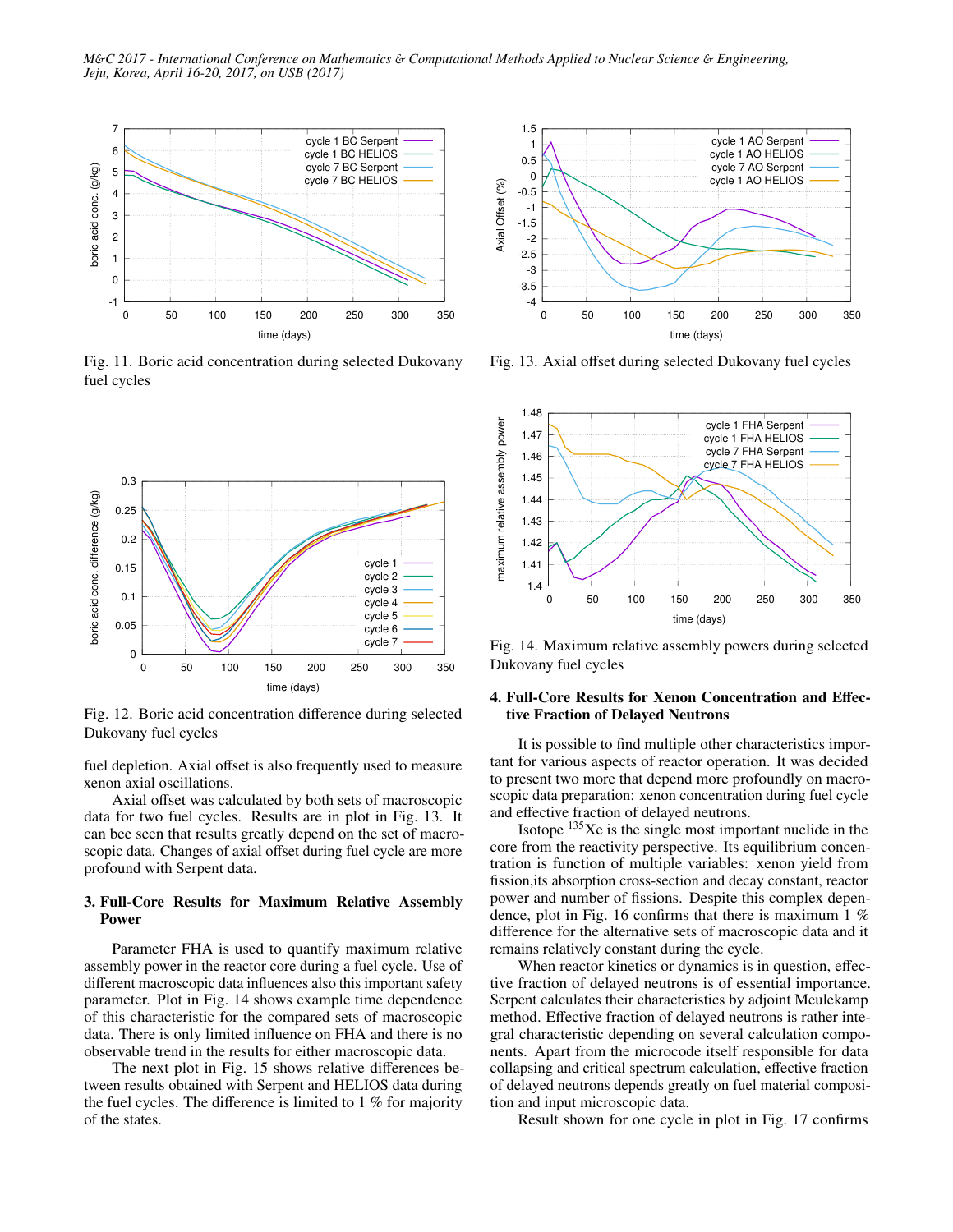

Fig. 15. Relative differences for FHA calculated with data from Serpent and HELIOS during selected Dukovany fuel cycles



Fig. 16. Xenon concentration in the Dukovany core during selected cycle

that the value is decreasing during the cycle as a result of evolving fissile material composition towards higher fraction of plutonium. Yield of delayed neutrons from fission of  $^{239}$ Pu is about three times lower than for  $235$ U. On the other hand, stable 5% difference for the two microcodes suggests that the primary source of this shift in yield of delayed neutrons lies in the provided nuclear data libraries.

## 5. Full-Core Results for First TVSA-T Cycles in Temelin NPP

The last set of data shown in this chapter is for VVER-1000 reactor unit 1 in Temelin NPP. This NPP switched from Westinghouse VVANTAGE-6 FA to TVEL TVSA-T fuel type. The presented plots in Fig. 18, Fig. 19, and Fig. 20. Where created by the QUADRIGA framework and it works with real operational data.

It is not possible to make detailed operational data public, but it is still possible to show the level of agreement between the reactor operation and calculation.

These first cycles with new fuel design are very demanding for macroscopic data. Calculation of the illustrated cycles required data for 12 different fuel types. Further data are required for reflectors, but these are currently not calculated by



Fig. 17. Effective fraction of delayed neutrons in the Dukovany core during selected cycle

Serpent and they are taken the same as for HELIOS.



Fig. 18. Caclulated boric acid difference from operational data for Temelin unit 1 cycle 9

The first compared cycle begins by overprediction of critical boric acid concentration using both sets of macroscopic data. Afterwards calculations generally predict lower boric acid concentration. It needs to be stressed that data calculated by HELIOS perform better, because calculations with data from Serpent are off by another 0.1 g/kg of  $H_3BO_3$ .

The other two compared cycles are quite similar to the first one. After brief initial period of the cycle where calculations predict higher boric acid concentration, the correct value is underestimated for the rest of the cycle. Data generated by HELIOS perform better with more consistent difference from the reference operational data.

#### VI. CONCLUSIONS

Dependable macroscopic data generation is essential for correct full-core calculations of power reactors. Methodology of these calculations using stochastic code Serpent is demonstrated for VVER reactors operated in Czech Republic. Full-core calculations of these reactors are conducted by the ANDREA nodal code. The well developed deterministic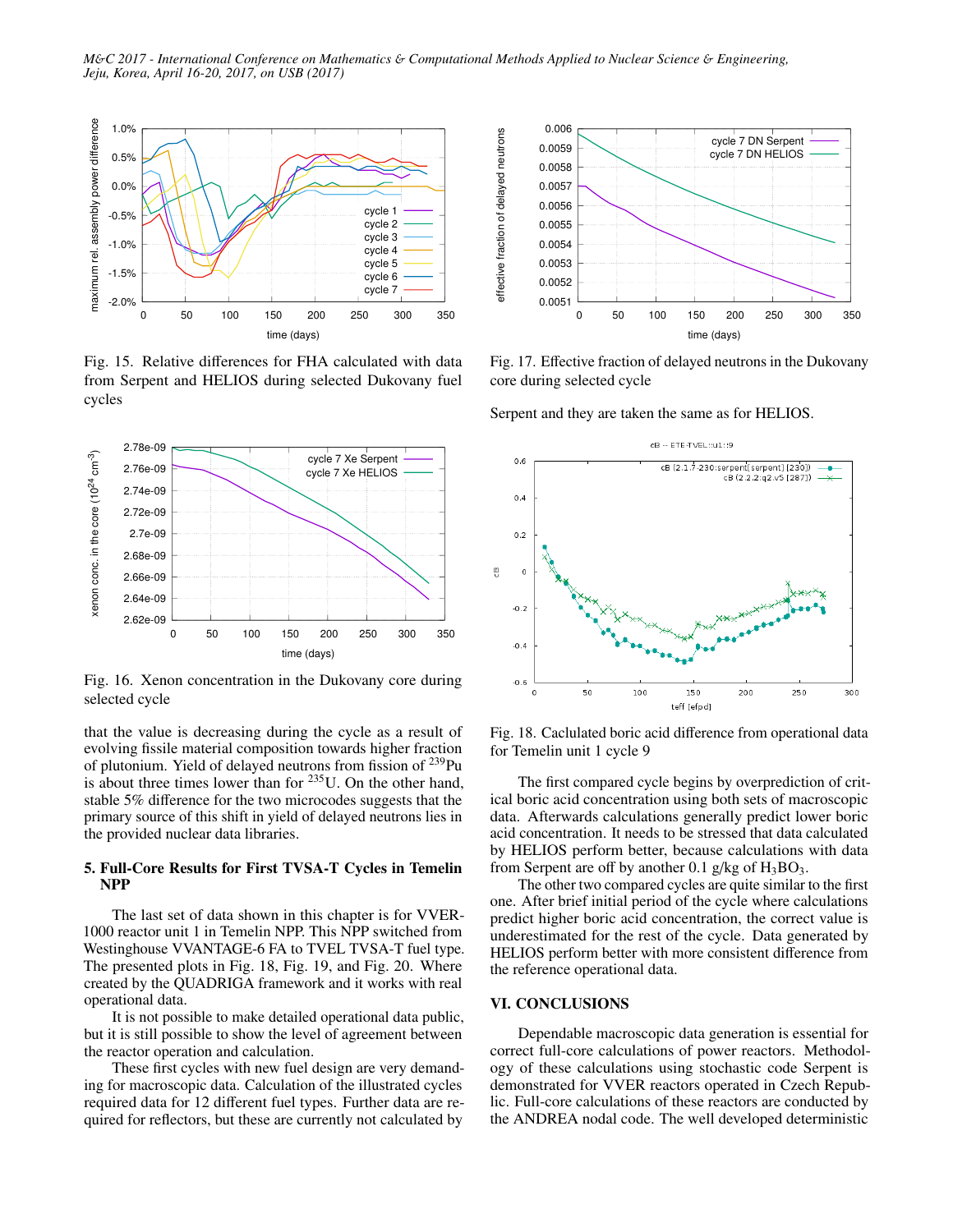

Fig. 19. Calculated boric acid difference from operational data for Temelin unit 1 cycle 10



Fig. 20. Calculated boric acid difference from operational data for Temelin unit 1 cycle 11

HELIOS calculations are used for comparison.

After the reactors of interest are described, the main features of both microcodes are presented. In summary, HELIOS allows to reflect even radial profile of fuel temperatures and evolution of these temperatures during fuel burnup.

The first set of results was based on macroscopic data for diffusion coefficient and macroscopic absorption crosssection. It is supplemented by number densities of two of the most important nuclides:  $^{239}$ Pu and  $^{157}$ Gd. Serpent calculates higher plutonium content after about burnup level 30 MW/kg<sub>HM</sub>. Also gadolinium isotopes are depleted faster in case of Serpent calculations. It is direct consequence of thermal absorption cross-section of the important gadolinium isotopes being greater by several percent for Serpent.

The comparison continued with fuel cycle characteristics calculated using both macroscopic data determined by either Serpent or HELIOS calculations. It was found that difference of calculated boric acid concentration is systematic among multiple fuel cycles. The dependence of the difference for the first third of fuel cycles can be explained by different rate of gadolinium depletion. Difference in gadolinium depletion influences also axial offset.

Relatively small differences for the alternative Serpent set of data were found for assembly power peaking.

The last compared full-core characteristics were xenon concentration and effective fraction of delayed neutrons. Regardless of macroscopic data applied the time dependence during the fuel cycles are similar. Explanation for the observed differences was found in nuclear data.

The last part of the full-core results works with operational data from VVER-1000 reactor and they are presented as a deviation of calculations conducted with macroscopic data either from Serpent or HELIOS from the experimental data. It must by concluded that better agreement with operational data is achieved with HELIOS data. Still it can be seen that Serpent data are not far off the target.

The macroscopic data generation task is subject to permanent development at Department of reactor physics and fuel cycle support of UJV Rez. It was found advantageous to have multiple options for the macroscopic data calculations as it brings different views on the same issue. Macroscopic data generated by Serpent works well for the full-core VVER calculations. The next step in their utlization will be switch to automated burnup and branch-off sequence in Serpent. It is possible now as it includes microscopic data generation since the Serpent version 2.1.28. This will simplify the procedure and hopefully also accelerate it, which will open new space for improvements.

### VII. ACKNOWLEDGMENTS

This study was supported by Technology Agency of the Czech Republic grant TA04021349.

### REFERENCES

- 1. F. HAVLUJ, R. VOCKA, and J. VYSOUDIL, "ANDREA 2: Improved Version of Code for Reactor Core Analysis," in "22nd International Conference on Nuclear Engineering," (2014).
- 2. C. A. WEMPLE, *HELIOS-2 Methods Manual*, Studsvik Scandpower Inc., USA (2016).
- 3. J. LEPANNEN, "The Serpent Monte Carlo code: Status, development and applications in 2013," *Annals of Nuclear Energy*, 82, 142–150 (2015).
- 4. M. CHADWICK, P. OBLOŽINSKÝ, M. HERMAN, ET AL., "ENDF/B-VII.0: Next Generation Evaluated Nuclear Data Library for Nuclear Science and Technology," *Nuclear Data Sheets*, 107, *12*, 2931–3118 (December 2006).
- 5. M. CHADWICK, M. HERMAN, P. OBLOŽINSKÝ, ET AL., "ENDF/B-VII.1 Nuclear Data for Science and Technology: Cross Sections, Covariances, Fission Product Yields and Decay Data," *Nuclear Data Sheets*, 112, *12*, 2887 – 2996 (2011), special Issue on ENDF/B-VII.1 Library.
- 6. L. HERALTOVA, "Possibility of implementation of 6-year